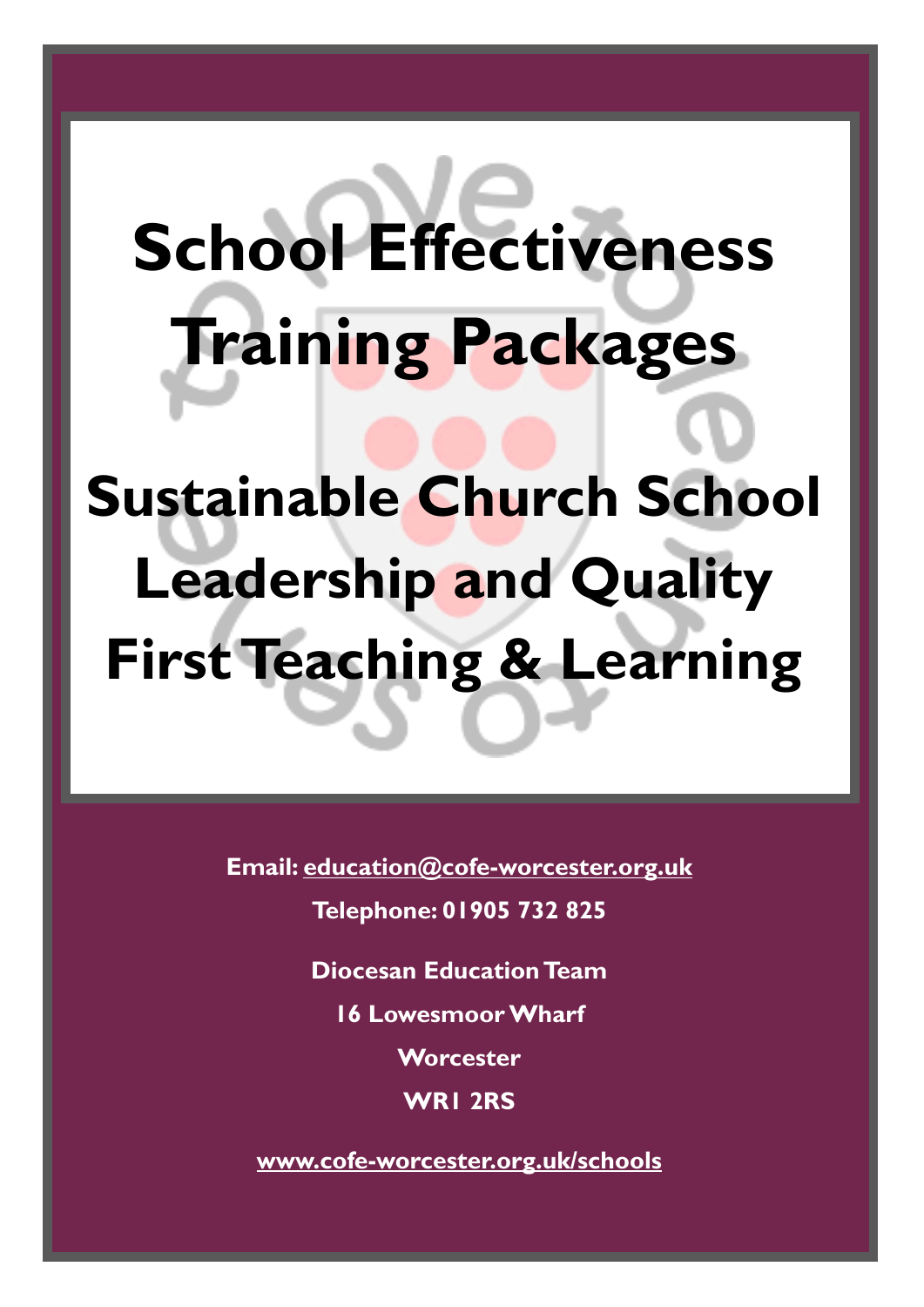# Package 1: **£285**

# Sustainable Church School Leadership Course Leaders: Jane Howard and Tim Reid

This package has been designed to empower headteachers and senior leaders with the means to secure effective teaching, learning and self-evaluation. Securing pedagogical leadership at all levels is a key challenge for many schools and this course will provide the opportunity to further develop the skills and understanding to do this.

This programme consist of three separate days with practical gap tasks in between. Each day is a balance of practical activities while developing and sharing knowledge of effective teaching, learning and planning for development and accurate self evaluation.

## **Day 1** '**Improving Teaching'**

- Undertaking live lesson observation, evaluation and analysis of what constitutes good enough teaching.
- Analysing effective pitch, match and pace within lessons. Identifying lesson elements to rapidly develop the quality of teaching.
- Gap Task 1— Repeat in school lesson observations and analysis and in a partner Church school.

## **Day 2 'Improving Learning'**

- Focusing on learning over time, including book scrutiny, tracking progress, school protocols and approaches to monitoring.
- Feedback from Gap Task 1.
- Gap Task 2 Repeat in school book scrutiny and in a partner Church school.

## **Day 3 'Improving School Development and Self Evaluation'**

- Feedback from Gap Task 2.
- Identifying teaching and learning strengths and areas for development.
- Distinguishing between what must be done / could be done prioritising areas for development.
- Triangulation between self-evaluation, robust monitoring and cohesive development planning.

#### *Please note, the venues will be confirmed in advance of each session.*